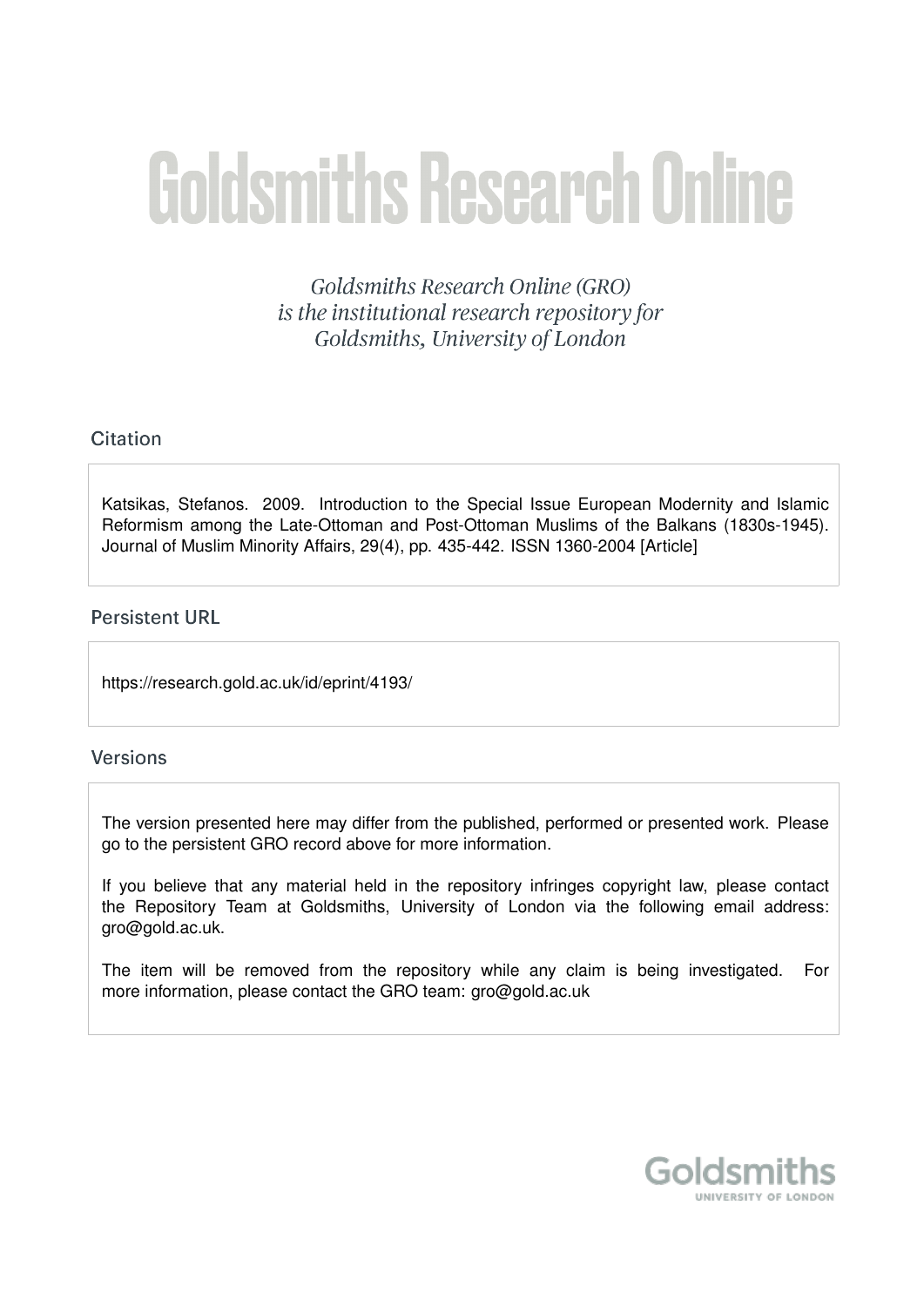# **Introduction to the Special Issue European Modernity and Islamic Reformism among the Late-Ottoman and Post-Ottoman Muslims of the Balkans (1830s-1945)**

#### **STEFANOS KATSIKAS**

Since the fifteenth century, when the Ottoman control of the Balkan Peninsula was completed, a significant number of Muslims lived in this part of the world.<sup>1</sup> Although this region was exposed to Islam from the time when the Balkans were ruled by the Byzantines, $2$  with the establishment of the Ottoman control, the number of Muslims increased substantially. During the Ottoman times, in some Balkan areas Muslims constituted the absolute majority of the population and in others a relative majority. Yet, in the peninsula as a whole, they were in the minority. Since Islam was the religion of the Ottoman dynasty, the founder and ruler of the Ottoman state, it enjoyed a special status. Although this status varied from time to time, in general, Muslims were formally regarded as first class citizens by the Ottoman state and, therefore, enjoyed the legal, social and economic privileges, such as the right not to pay a poll tax which the non-Muslim subjects of the Empire had to pay. These privileges often led a number of non-Muslims to either convert to Islam or become ostensibly Muslims while in secret keep practicing their old religion. They were known as 'crypto' members of the religion which they practiced in secret, i.e. crypto-Christians, crypto-Jews etc. Others, individuals and non-Muslim religious institutions alike, turned their properties into *waqfs*,<sup>3</sup> aiming to protect them from arbitrary policies of state authorities.

 The Ottoman Empire was shaped by three traditions: a) the traditional Islamic concept of statehood; b) Byzantine elements; and c) the heritage of the Turkish origins of the Ottomans. The Islamic foundation of the Empire justified the strict division between Muslims and non-Muslims. The first belonged to the 'community of believers', known as *ummah*. This included a rich matrix of different ethno-linguistic groups in the Balkans whose religion was Islam: groups of people, mainly Turkish-speaking, who lived outside the region prior to its conquest by the Ottomans and moved there during the time of the Ottoman rule, or indigenous ethno-linguistic groups who were not Muslims originally, but converted to Islam during the Ottoman period either voluntarily – due to considerations of the political, social and economic privileges which Muslims enjoyed in this period – or by force.<sup>4</sup> The two recognized non-Muslim monotheistic religions, Christianity and Judaism, enjoyed the protection of the Islamic law as *dhimmi* (members of other 'religions of the Book') and as such enjoyed the official recognition, toleration and the right of self-governance on a wide range of religious and secular affairs. But, according to the same law, their status was inferior to that of the Muslim subjects.

Although alongside this vertical distinction between Muslim and non-Muslim subjects, other horizontal divisions into different social classes which cut across all religions, including Muslims, existed, such as that between the 'professional Ottomans – which comprised the members of the Ottoman political, military and religious elite, the representatives of recognized religions, etc. – and the *raya* (flock). For the vast majority of non-influential subjects of the Empire, Muslims and non-Muslims alike, religious affiliation never ceased to play an important role in the Ottoman period. Certain religions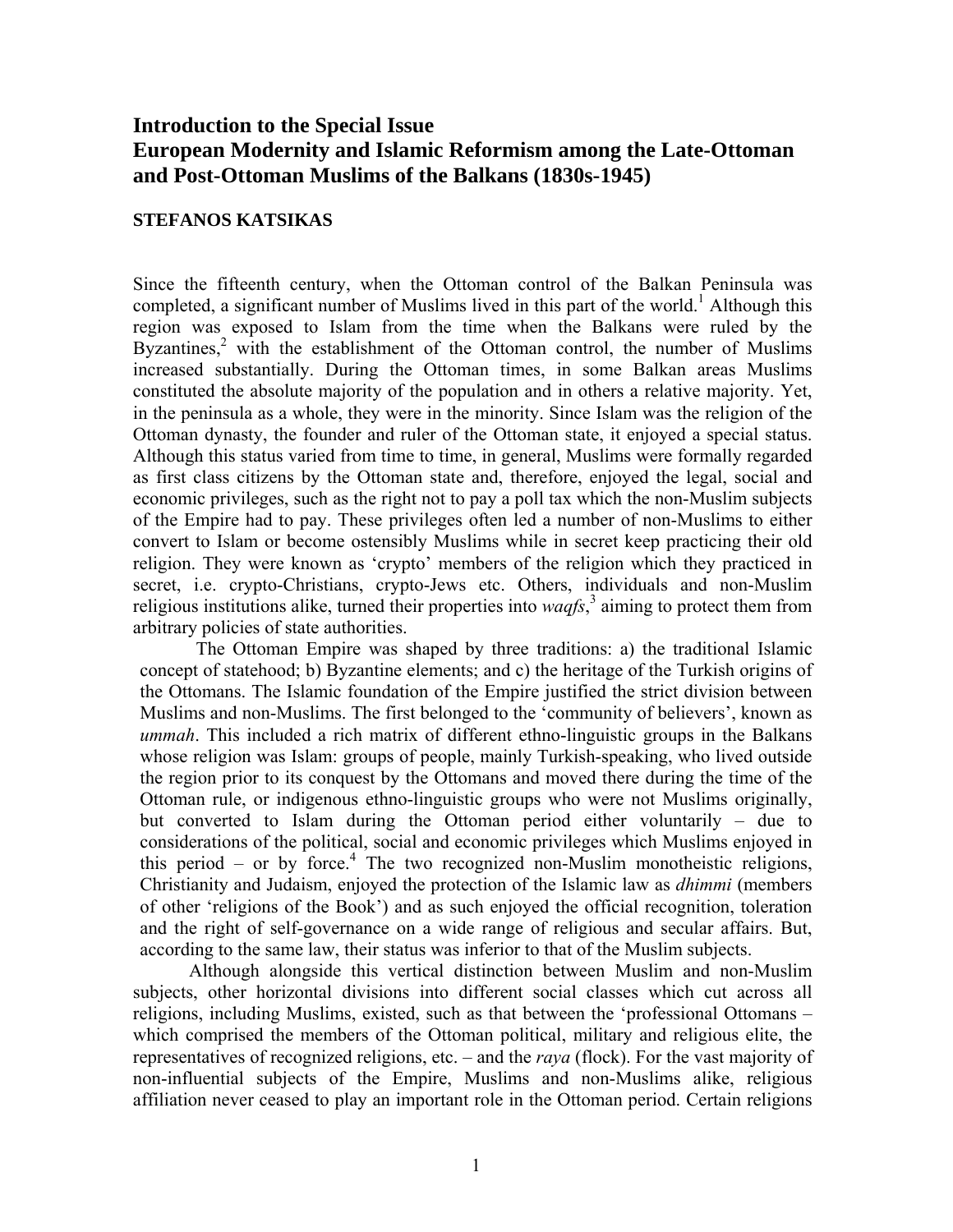specialized in certain occupations and not all professions were open to Muslims and *dhimmi* alike. The *dhimmi* had fewer rights and were governed by different laws. The non-Muslims were organized in self-governing units, which in much of the bibliography are referred to as *millets*,<sup>5</sup> administered by the respective religious hierarchy. During most of the Ottoman period, only Muslims served in the army, while until the  $17<sup>th</sup>$  century when the practice of compulsory separation of boys from their families, their conversion to Islam and recruitment to the Ottoman service, known as *devshirme* (child levy) existed, only non-Muslims were subject to it.<sup>6</sup> That religious affiliation played an important role in the Ottoman state is also exemplified by the fact that during the Ottoman period population data were processed almost exclusively on the basis of religion, which among others shows that, for the Ottoman authorities, religion was seen as the main identity component.<sup>7</sup>

Throughout the Ottoman times, the Muslim populations of the Balkans consisted of three main distinct groups:

a) local Islamized groups such as Slavophone Muslims (Pomaks: in the present-day Bulgaria, Greece, and the Former Yugoslav Republic of Macedonia (FYROM); the Muslims of the present-day Bosnia-Hercegovina and the region of Novi Sad in Serbia), Albanophone Muslims (in the present-day Albania, Kosovo, Greece and elsewhere), Greek-speaking Muslims (such as those living in island of Crete and the western part of Greek Macedonia - known also as *Valaades*),<sup>8</sup> Vlach-speaking (such as those in the village Notia in the western part of Greek Macedonia),<sup>9</sup> Islamized Jews, known also as Donmedes, (in the present-day Thessalonica and Izmir); $^{10}$ 

b) Turkish-speaking Muslims who moved to the Balkans during the Ottoman rule and settled in cities or rural areas – this group also includes nomad or semi-nomad Turkish speaking groups which moved to the region during the same period and assumed various names that varied from one area to the other  $-$  i.e. Yürüks, Konjares;

c) Muslim groups of different origin whom the Ottomans settled in the region at a given historical period (the Tatars in Dobrudzha, the Circasians various areas which nowadays are part of Greece, Bulgaria, Kosovo, FYROM etc) and d) the Romas (known also as Gypsies and *Tsiganes*) who lived a nomadic life across different areas of the region, some of them already living in the region at the time of the Ottoman conquest and others moving in later.

Besides the multi-ethnic/linguistic character of the Muslim populations in the Balkans, the diversity of Islam in the region is also reflected on the different ways in which this religion was practiced. Thus, alongside the orthodox (Sunni) Islam – which was the religion of the majority of Muslims in the Ottoman Empire - were those who ostensibly were Muslims, but they practiced other religions in secret as well as the unorthodox (Shia'hs) and the heterodox Sunni Muslims, known as Sufis, who practiced Islam in ways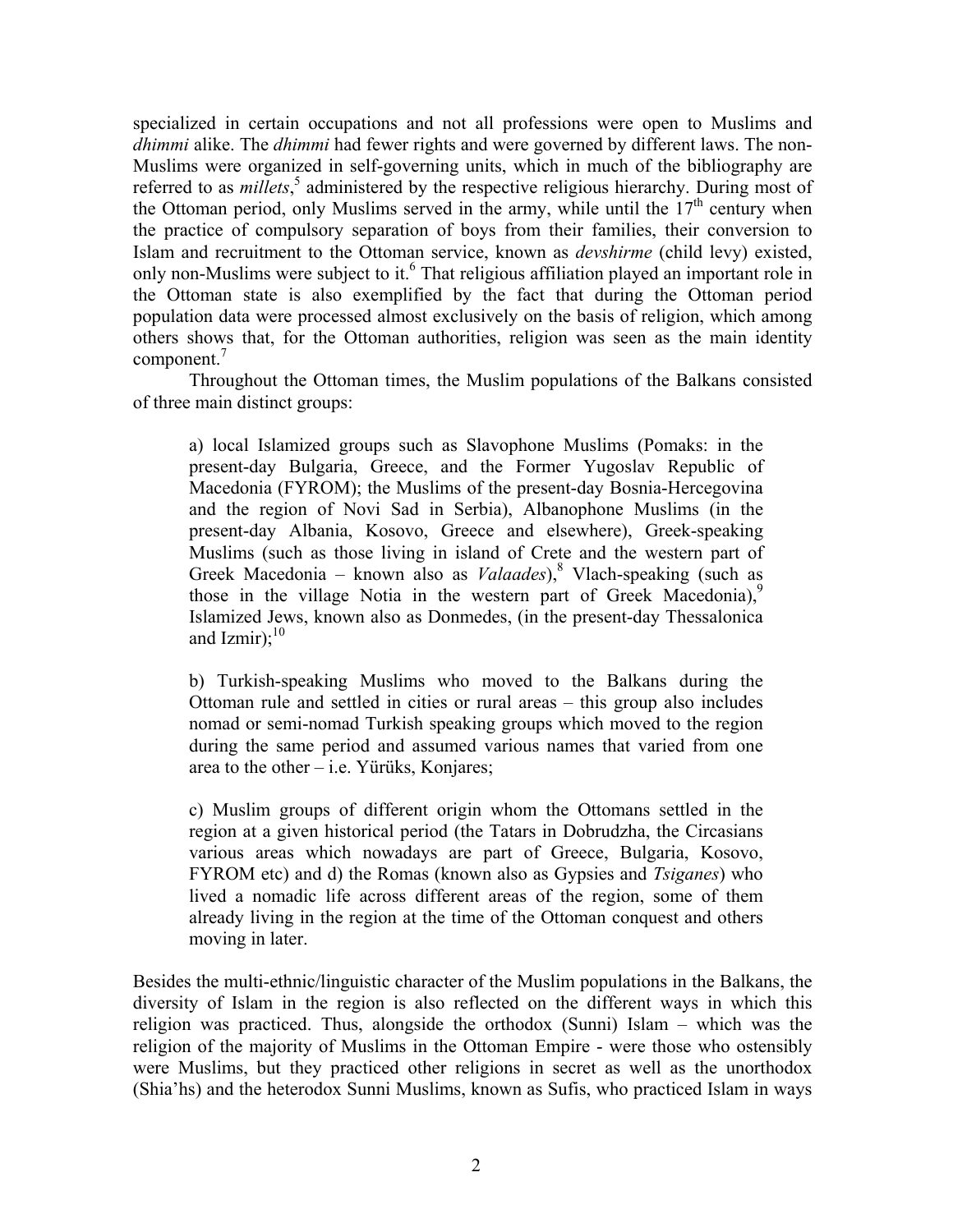which were not accepted by the political and religious establishment of the Empire and because of this, they were often persecuted by the Ottoman authorities.<sup>11</sup> The most influential of those was the Bektashis, a Muslim order which comprised elements from the Shia'h Islam and other religions such as Christianity which rendered it familiar and often influential among non-Muslim locals. The latter often converted to Islam under the influence of the Bektashis and other heterodox Muslim orders that operated in the region. $^{12}$ 

Despite their ethno-linguistic and confessional diversity, in modern times, Balkan Muslims have often been treated as a homogenous ethnic, or even national, group. For example, in post-1971 Yugoslavia, 'Muslim' was recognized as a national identification, while it was also possible to identify one's religion as 'Muslim' and one's nationality as something else. In addition, since the appearance of nationalism in the region, Balkan Muslims were often seen and treated as 'Turks' by non-Muslim nationals, regardless of their ethno-linguistic or confessional background. This was not so much because in some areas Turkish-speaking Muslims constituted the majority ethnic group of the Muslim population of that area and, therefore in the consciousness of the locals Islam was identified as the religion of Turkish-speaking groups. It was mainly the outcome of the influence of nationalism which appeared since the late  $18<sup>th</sup>$  century, along with the system of administering the subjects of the Ottoman Empire in accordance to their religious affiliation as it was developed during the same period – known also as *millet* system – on the public consciousness of the Balkan Ottoman subjects. This is to say that during this period religious affiliation began to assume a national meaning and Ottoman *millets* were seen to set the boundaries of the emerging national communities– i.e. a member of the Greek-Orthodox Church (i.e. *Rum millet-i*) was seen as Greek, a member of the Bulgarian Orthodox Church (*Bulgar millet-i*) as Bulgarian.

By the same token, a member of the Muslim group was identified as a 'Turk' and not for instance as 'Albanian' because Turkish nationalism emerged earlier than the Albanian nationalism in the region, it developed in the major political centers of the Ottoman Empire in the Balkans and the Near East, including Istanbul, the Ottoman capital, which it claimed and therefore the modern Turkish state was regarded as the heir to the Ottoman Empire. This view was further strengthened by the fact that since the creation of modern Balkan nation states, the Ottoman Empire and later the Republic of Turkey appeared as the guarantors of the minority rights of most Muslim groups which became minorities of these states.<sup>13</sup> Furthermore, the Albanian nationalism was mainly developed along ethno-linguistic lines and regarded as members of the Albanian nation all Albanian-speaking people, regardless of their religious affiliation, unlike Turkish nationalism where Islam was an important badge of Turkish identity among Turks. Although a Muslim Albanian would have been considered a part of the *ummah*, the Muslim Albanians considered themselves as separate from the other Muslims of the Empire and despite the active participation of many Albanians in the administration, the regions which constitute the present-day Albania, Kosovo, western FYROM and Greek Epirus where large compact Albanian-speaking populations lived, remained peripheral to the Ottoman state, and Islam never succeeded in becoming as important for selfidentification.<sup>14</sup> For the purpose of this special issue, whenever in use, the term Muslim has only a religious and not national identification.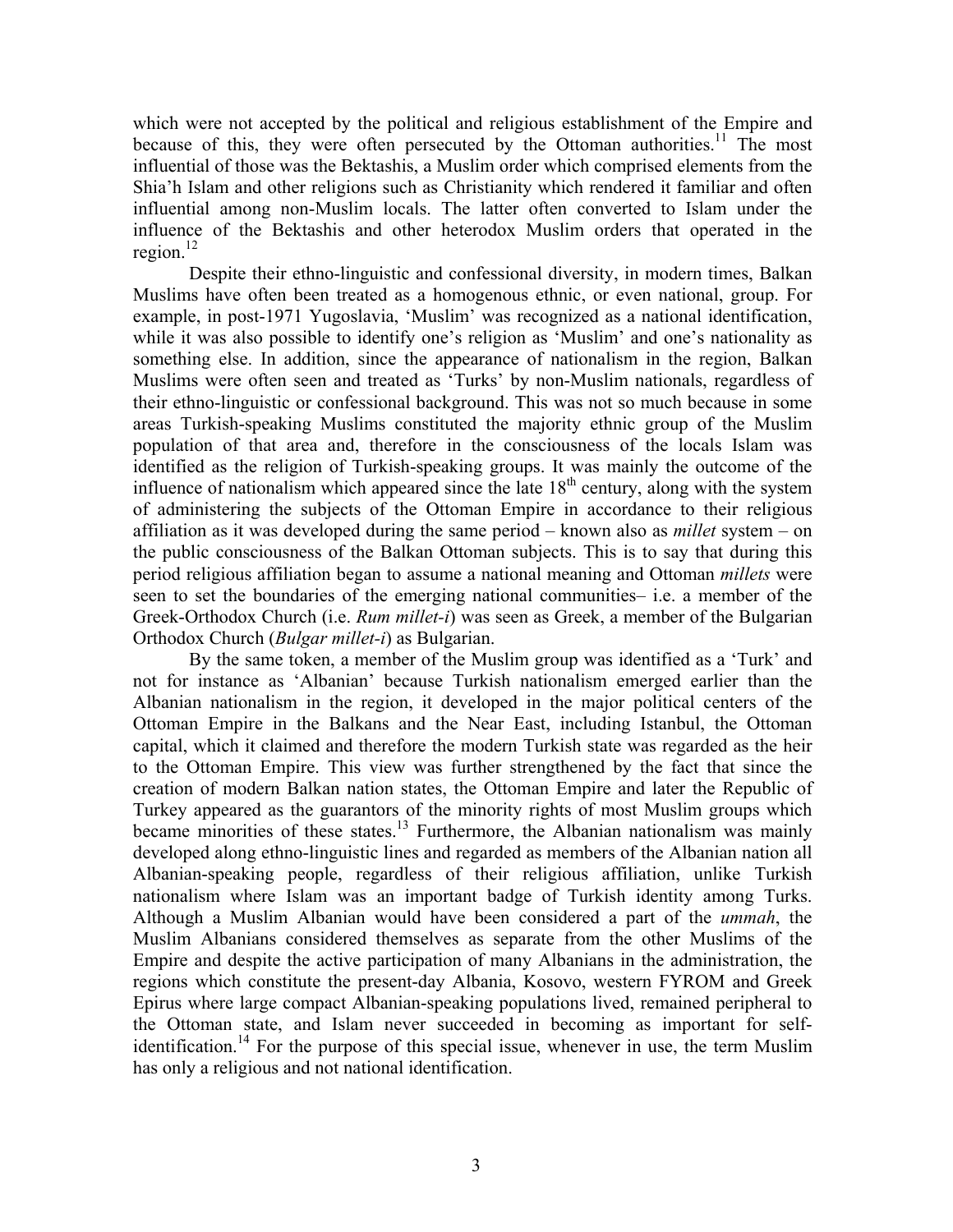Treating Muslims as a homogenous ethnic group was part of a series of changes which were inflicted upon Muslims since the late  $18<sup>th</sup>$  century, mainly as result of the exposure of the Balkans to the political, economic and cultural influences of European modernity. The latter refers to the adoption of political ideas, such as the separation of the spiritual from the secular domains in social life, which had their basis in the Enlightenment and were developed in politically and economically powerful European centers of the time. It also refers to political projects launched by the Balkan elites and aimed to adopt these ideas, put them in practice and make their societies mirror those of the powerful European centers. One aspect of it was the growth of nationalism and the establishment of nation states which put the Muslims of the Balkans in a difficult position. Some identified themselves with the Ottoman Empire, others with the ruling national group. Still others – i.e. Albanian-speaking Muslims and Bosniaks (Slav-speaking Muslims who lived in the region of the present-day Bosnia-Herzegovina) engaged in building distinct national identities for themselves. Thus nationalism undermined the Ottoman millet system – the once unified *dhimmi* and *ummah* - and gave birth to the various national movements.

Christian nationalists were faced with the problem of determining how Muslims, who were often numerous, fitted to their plans for constructing their own nation-states. On many occasions, these nationalists regarded Muslims as foreigners who had to be expelled. The best example of this was Greece which in 1923 exchanged the vast majority of the country's Muslims with Orthodox Christians from the Republic of Turkey with the aim of creating a religiously and ethnically homogenous state. Only Muslims of Western Thrace and the Albanian-speaking Muslims of Epirus, known as Çams, were exempted from the exchange – the latter after the diplomatic pressures of Albania and great powers such as Italy. In other cases, the Muslims were regarded as renegade members of the dominant national group who needed to be brought back into the fold. This is the case for Bulgarian, and to a lesser extent Greek, Pomaks who have been regarded as renegade Bulgarians and Greeks by Bulgarian and Greek nationalists respectively.

Another aspect of European modernity refers to the adoption of political ideas, cultural norms and values such as the separation of religious from secular domains in the social life, the downgrade of role of religion, including the *Shariah* law, in every day life, equality between men and women and the adoption of lifestyles close to those of the European mainstream  $-$  i.e. politically and economically powerful European states of the time. The adoption of these political ideas, cultural norms and values was deemed to make Balkan Muslims look less backward, more 'European' and 'progressive' and thus closer to the societies of the European mainstream. This distinction between modern and premodern, backward and progressive was a product of the Enlightenment and tended to identify as modern and progressive those ideas, norms, values and lifestyles which were in use by the societies of the European mainstream and as pre-modern and backward those ideas, norms, values and lifestyles which were in use outside it, including the Balkans. The influence of European modernity was channeled into the region during the Ottoman period, mainly through the  $19<sup>th</sup>$  century Tanzimat reforms and the various national movements, but continued in the post-Ottoman period with post-Ottoman Islamic reformism. The latter refers to political movements of the post-Ottoman period aimed to promote European secular ideas and lifestyles and downgrade the role of religion among Balkan Muslim societies.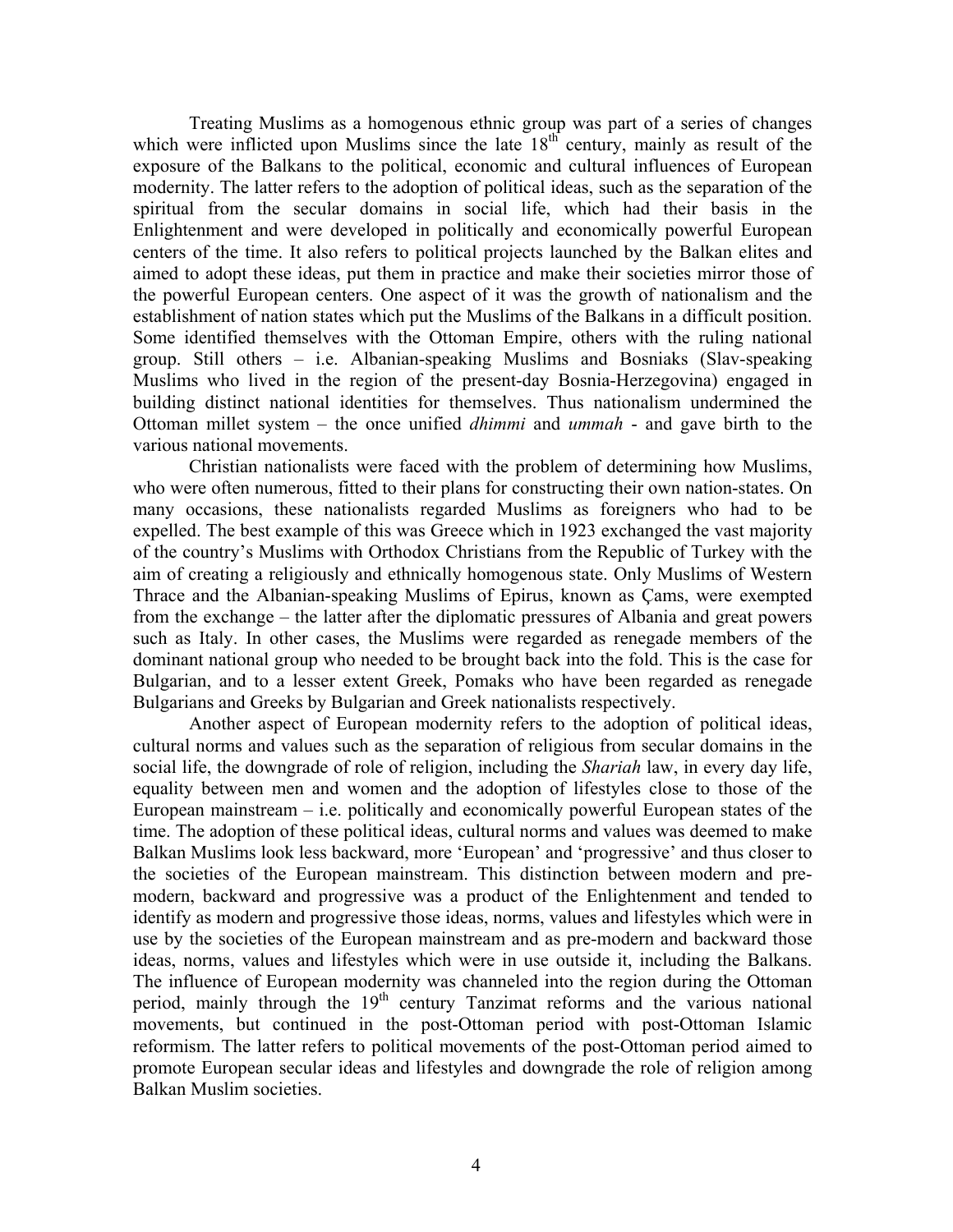It is on the study of influences of European modernity on the Muslim populations of the Balkans that this special issue concentrates. It will focus on the first aspect of European modernity – nationalism. The development of nationalism and nationalist identities among Balkan Muslims has been examined elsewhere, including a special issue published by the *Nationalities Papers* in 2000.<sup>15</sup> The main focus of this issue is on European modernity in the form of the adoption of European cultural norms and values as well as the development of Islamic reformism by the Balkan Muslims in the late Ottoman and post-Ottoman period until the end of the Second World War.

For years, Balkan Muslims have been objects of discriminatory policies, persecution, and assimilation both because they did not fit the national plans of Christian nationalists of the region and being regarded as 'Turks' or 'Albanians' and, therefore, as kin ethnic or religious groups of neighboring countries – i.e. Albania, Ottoman Empire and the Republic of Turkey - with which Balkan Christian states such as Greece, Bulgaria and Serbia have often turbulent relations. At the same time, Balkan Muslims were often regarded by Christian national elites as 'backward', 'uncivilized' groups, 'left-overs' of an 'uncivilized', 'pre-modern' imperial Ottoman past who were left untouched by any influences of European modernity. For this reason, there have often been attempts to modernize them, even by the use of state force, as it happened with the Muslim society of Turkey during the 1920s and afterwards and the Muslim minority in communist Bulgaria, who were subjected to a 'modernizing' political campaign – which in the mid 1980s were assisted by Bulgarian military forces – and was referred to by the Bulgarian communist authorities as 'regenerative process'.16 By the same token, Balkan Muslims were often the object of curiosity and scholarly investigation with the aim to examine the social status of Muslims in the Ottoman and post-Ottoman period, their minority status as well as their relations with the states in cases they constitute minorities and others.

Indeed, since the 1980s academic literature on the Balkan Muslims has grown. Monographs and academic articles have explored subjects as diverse as the legal and political positions of the minorities, demographic changes and identity, some of which fall within the scope of the subject of this special issue.<sup>17</sup> But academic studies have examined the impact of European modernity on the Balkan Muslims in a fragmented way, which mainly referred to the impact of nationalism and development of national identities among Balkan Muslims. They have paid little attention to the issue of influences by European cultural norms, values, lifestyles or, indeed the development of Islamic reformism in the Balkans, placed in a broad historical context that would include the Ottoman period, as this special issue does. European academic research has portrayed Balkan Muslims as pariah religious groups of a European periphery, namely the Balkans, which have remained to a large extent little or completely untouched by the political, economic and social developments in the European continent. Questions such as how Balkan Muslims received the Tanzimat reforms, how they were adapted to the changing socioeconomic environment of the Balkans as a result of the decline of the Ottoman Empire and influences of European modernity, the extent to which they followed the Europeanization projects launched by Balkan nation states in the post-Ottoman period, and the way in which political, economic and social reforms in Kemalist Turkey were received by them have not been addressed properly and it is towards this end this special issue of *JMMA* aims to contribute.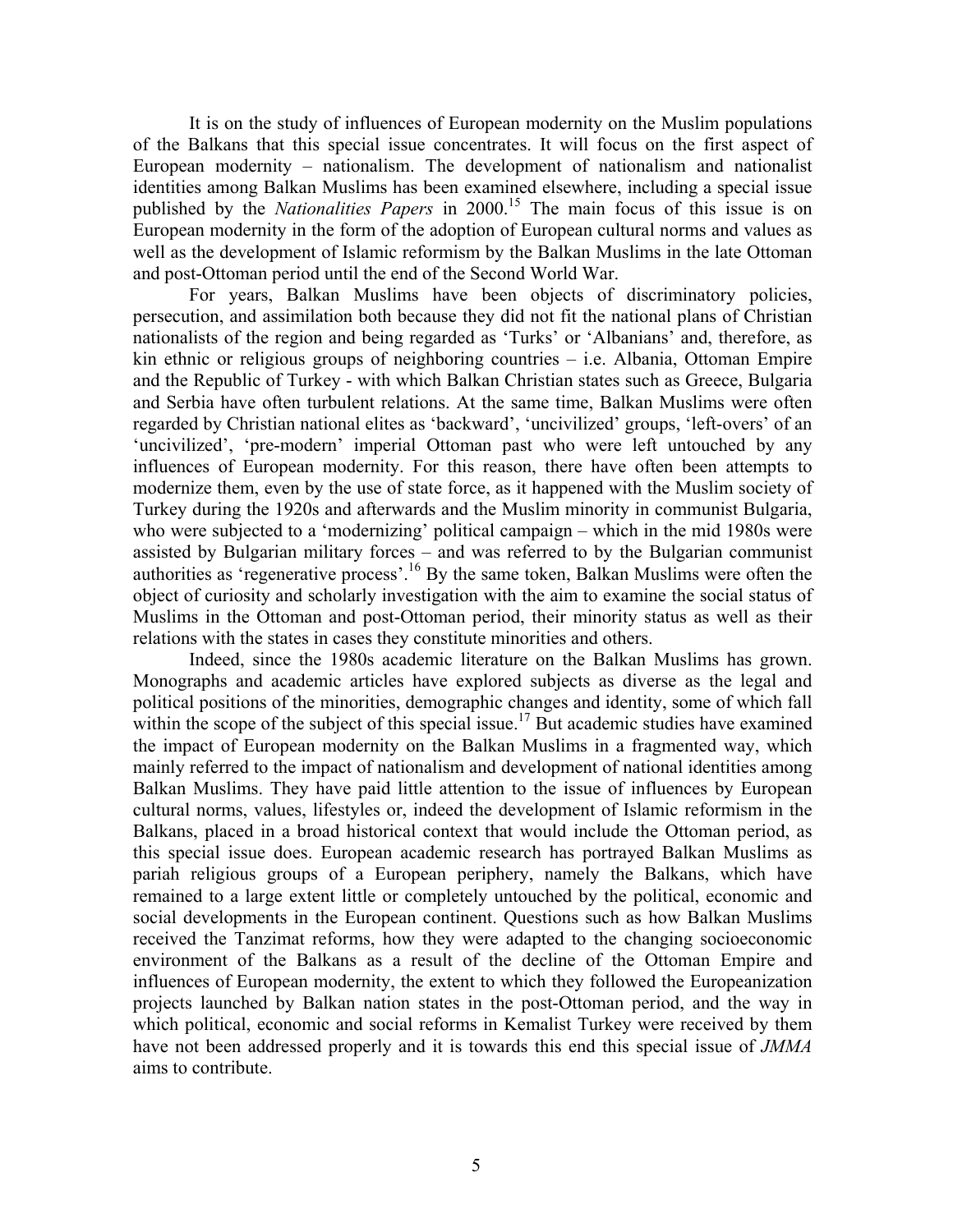This paper written as an Introduction to the special issue, provides an overview of the context in which the Muslims operated in the Ottoman period; offers a general profile of the Muslim populations in the Balkans; and charts the meaning of the terms 'Balkan Muslims', 'European modernity' and 'Islamic reformism'. Another paper written as a short Conclusion, appears at the end of this issue, and draws the various threads of the articles of this special issue together. The main body of this issue comprises seven academic papers by distinguished academic specialists on the Balkan Islam. Some of these papers were originally presented at a panel of an international conference held in Paris from 3 to 5 July 2008, entitled: 'Empires and Nations' and organized by the Association for the Study of Nationalities, in collaboration with the Institute de Sciences Politiques in Paris. These essays address seven different Muslim communities at different periods which extend from Ottoman Tanzimat era in the early  $19<sup>th</sup>$  century (1830s) to the end of the Second World War (1945). The choice of this period is justified by the fact that the influence of European modernity in the Balkan region was huge and due to this influence the entire political, economic and social landscape of the Balkans changed during this period.

All the papers examine various aspects of the influence which European modernity has exercised on Balkan Muslims which have been little explored in the past. Nadine Akhund examines the impact of the Tanzimat reforms on the Muslims of the geographic region of Macedonia in the late  $19<sup>th</sup>$  and early  $20<sup>th</sup>$  centuries, which was divided between three administrative districts (known as *villayets*) –Selanik, Manastir and Uskub. In particular, the author analyses how these reforms influenced every day life and social status of Muslims in the region, as well as their relations with non-Muslim populations in Macedonia. Along the same lines, Eva Frantz analyses how during the same period the introduction of Tanzimat reforms in the region of Kosovo exacerbated violence and its impact on reconstructing group identities, including those of Muslims. Both papers analyze aspects of the influence of European modernity on the Balkan Muslims within the context of the Ottoman Empire and thus provide the necessary historical background to understand developments of that influence in the post-Ottoman period, which is the focus of analysis of the remaining five essays in this special issue. Nicole Immig shows how socioeconomic changes in Greek Epirothessaly at the end of the  $19<sup>th</sup>$  century, led the vast majority of the around 40,000 Muslims who lived in the region after its annexation to Greece, to migrate to territories controlled by the Ottoman Empire. Eleftheria Manta examines the development of ethnic consciousness among the Çams of Greece from the early 1920s to the aftermath of the Second World War and their relations with the Greek state. The last three papers in this issue focus on the study of Islamic reformism in the interwar Balkans. Nathalie Clayer explores the influence of *Tijaniyya*, a North-African brotherhood, on the Muslim society of Albania. Fabio Giomi examines the development, activities and the social impact of a reformist Muslim organization known as 'Reforma' in the Muslim society of Bosnia-Hercegovina. Finally, Anna Mirkova explores the conflict between reformists and conservatives in the Muslim society of Bulgaria during the interwar period.

Editing this special issue has been an interesting and challenging task, which I would not have been able to accomplish without the help of many people. I wish to thank the *Journal of Muslim Minority Affairs* for accepting to publish the papers which this issue includes. In particular, I wish to acknowledge the valuable support of three people in the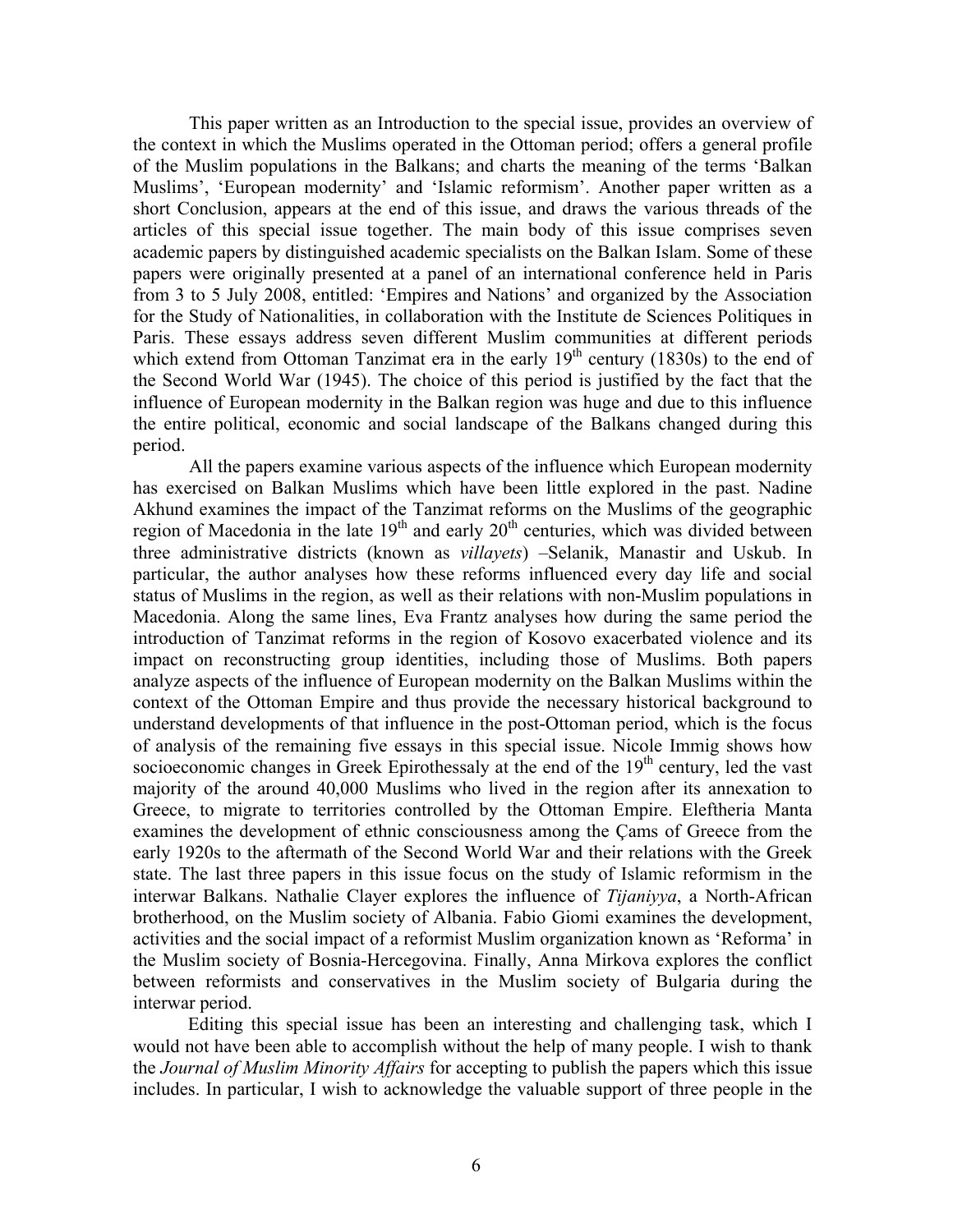journal, to whom I wish to express my sincerest and warmest thanks: Dr Saleha Mahmood, Director of the Institute and Chief Editor of the *Journal of Muslim Minority Affairs*, who has been very keen and encouraging from the very beginning. She assisted me in many ways during this project; Dr. Hassan Abedin, Associate Editor of *JMMA,*  whose valuable advice and guidance helped me to plan, organize and proceed with the whole task, and Zulekha Pirani, Assistant Editor of *JMMA,* for her really valuable support in putting the manuscript of this issue together. I wish also to extend my gratitude to John S. Latsis Foundation which has been funding my research on the post-Ottoman Greek Islam in the last two years, as a research fellow of the Department of History and Archaeology of the National and Kapodistrian University of Athens, and a visiting lecturer of the Department of History, Goldsmiths College, University of London, as well as of the Department of Russian and Slavonic Studies, University of Nottingham. I could not but extend my gratitude to all the contributors to this special issue, which would not have been completed without their papers, as well as to the organizers and the selection committee of the conference 'Empire and Nations', held from 3 - 5 July 2008 in Paris and organized by the Association for the Study of Nationalities and the Institute de Sciences Politiques of Paris, where an earlier version of some of the papers of this special issue were presented. My students and colleagues at Goldsmiths College, University of London, and the University of Nottingham have always been a tremendous source of inspiration and encouragement in the course of my research so far, including this project, and, therefore, I also wish to thank them here. This issue is dedicated to Saleha Mahmood and her team for their assistance with this project as well as for their tireless efforts to promote research on the –often misunderstood- Islamic world.

#### NOTES

 $\frac{1}{1}$  For the purpose of this special issue the term Balkans refers to the territories which are today part of the following countries: Albania, Bulgaria, Bosnia-Herzegovina, Croatia, the Former Yugoslav Republic of Macedonia (FYROM), Greece, Kosovo, Montenegro and Serbia. 2

F. Bieber, "Muslim Identity in the Balkans before the Establishment of Nation States", *Nationalities Papers*, Vol. 28, No. 1, 2000, pp. 14-15

*waqfs* were properties which were donated to Muslim holy or charitable institutions under the terms of the dedications document (*vakfiye*) generally used in the Balkans which guaranteed the donor and its heirs enjoyment of the property's income in perpetuity and obliged them to make a small annual payment to the Muslim institution, which the latter used to cover its every day maintenance and expenses.

<sup>4</sup> For a brief review on the issue of conversion to Islam in the Balkans see, F. Bieber, "MuslimIdentity in the Balkans",*op. cit*., pp. 21-24. 5

For a different view on *millet* see P. Konortas, "From Tâ'ife to Millet: Ottoman Terms for the Ottoman Greek Orthodox Community", in *Ottoman Greeks in the Age of Nationalism: Politics, Economy, and Society in the Nineteenth Century*, Dimitri Gondicas and Charles Issawi (eds.), Princeton: Darwin Press, 1999, pp. 169-179; S. Katsikas, "*Millets* in Nation-States: The Case of Greek and Bulgarian Muslims, 1912-1923", *Nationalities Papers*, Vol. 37, No. 2, 2009, pp. 177-201 6

Hugh Seton-Watson, *Nation and States: An Enquiry into the Origin of Nations and the Politics of Nationalism*, London: Methuen, 1977, pp. 143-6 7

J. McCarthy, "Muslims in Ottoman Europe: Population from 1800 to 1912", *Nationalities Papers*, Vol. 28, No. 1, 2000, pp. 29-43

<sup>8</sup> A. Vakalopoulos, *Istoria tou Neou Ellēnismou* (History of Modern Hellenism), Vol. 4, Thessalonikē: Stamoulēs, 1980; Th1980, pp. 89-92; F.W. Hasluck, *Christianity and Islam under the*